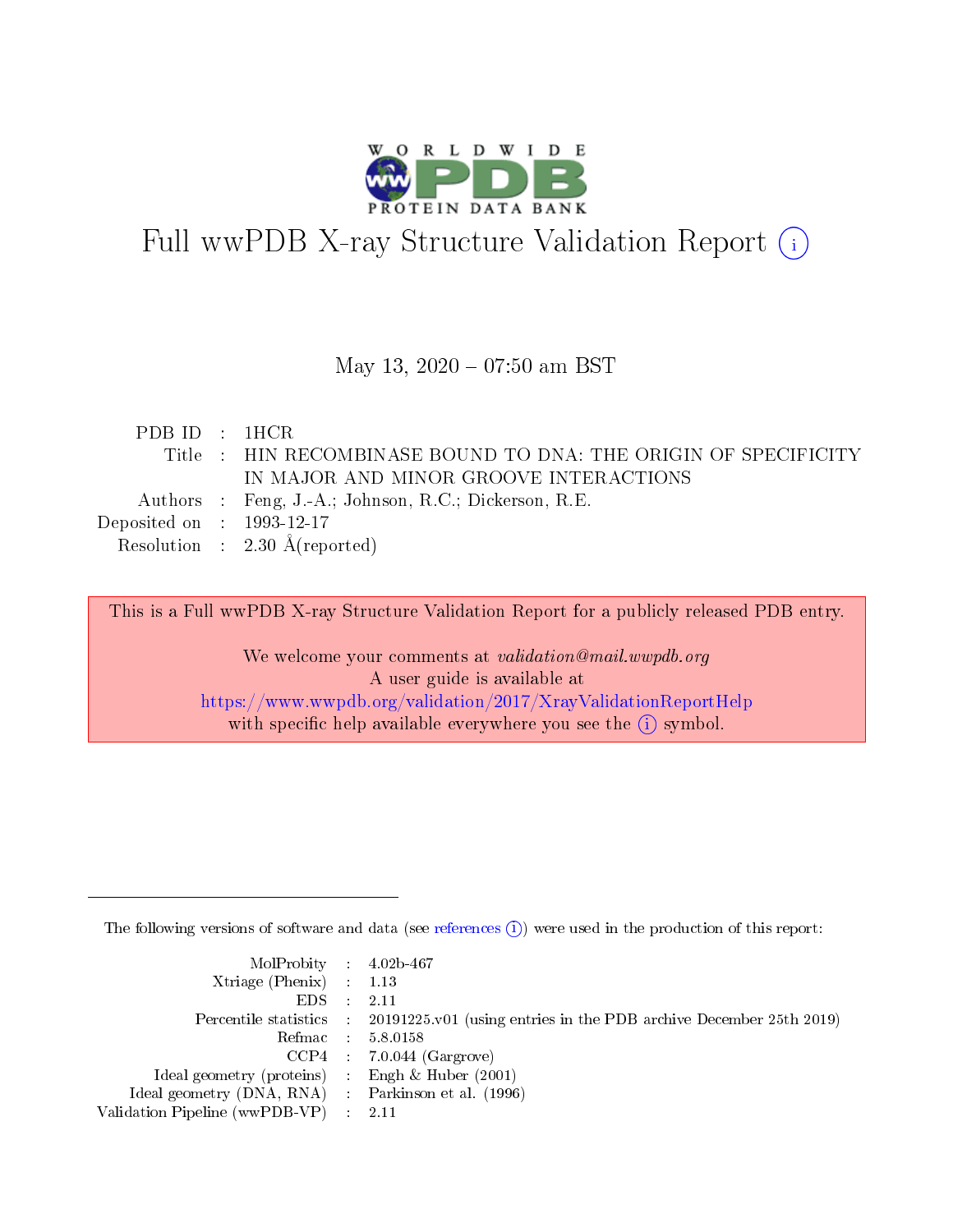# 1 [O](https://www.wwpdb.org/validation/2017/XrayValidationReportHelp#overall_quality)verall quality at a glance  $(i)$

The following experimental techniques were used to determine the structure: X-RAY DIFFRACTION

The reported resolution of this entry is 2.30 Å.

Percentile scores (ranging between 0-100) for global validation metrics of the entry are shown in the following graphic. The table shows the number of entries on which the scores are based.



| Metric                | Whole archive<br>$(\#\text{Entries})$ | Similar resolution<br>$(\#\text{Entries}, \text{resolution range}(\textup{\AA}))$ |
|-----------------------|---------------------------------------|-----------------------------------------------------------------------------------|
| Clashscore            | 141614                                | $5643(2.30-2.30)$                                                                 |
| Ramachandran outliers | 138981                                | $5575(2.30-2.30)$                                                                 |
| Sidechain outliers    | 138945                                | $5575(2.30-2.30)$                                                                 |
| RSRZ outliers         | 127900                                | $4938(2.30-2.30)$                                                                 |

The table below summarises the geometric issues observed across the polymeric chains and their fit to the electron density. The red, orange, yellow and green segments on the lower bar indicate the fraction of residues that contain outliers for  $\geq=3$ , 2, 1 and 0 types of geometric quality criteria respectively. A grey segment represents the fraction of residues that are not modelled. The numeric value for each fraction is indicated below the corresponding segment, with a dot representing fractions <=5% The upper red bar (where present) indicates the fraction of residues that have poor fit to the electron density. The numeric value is given above the bar.

| $\text{Mol}$ | $\overline{\text{Chain}}$   Length |            | Quality of chain |     |    |
|--------------|------------------------------------|------------|------------------|-----|----|
|              | 14                                 | 14%        | 79%              |     | 7% |
| $\Omega$     | 13                                 | 46%        | 54%              |     |    |
| ĸ.           | 59                                 | 23%<br>37% | 42%              | 15% | 6% |

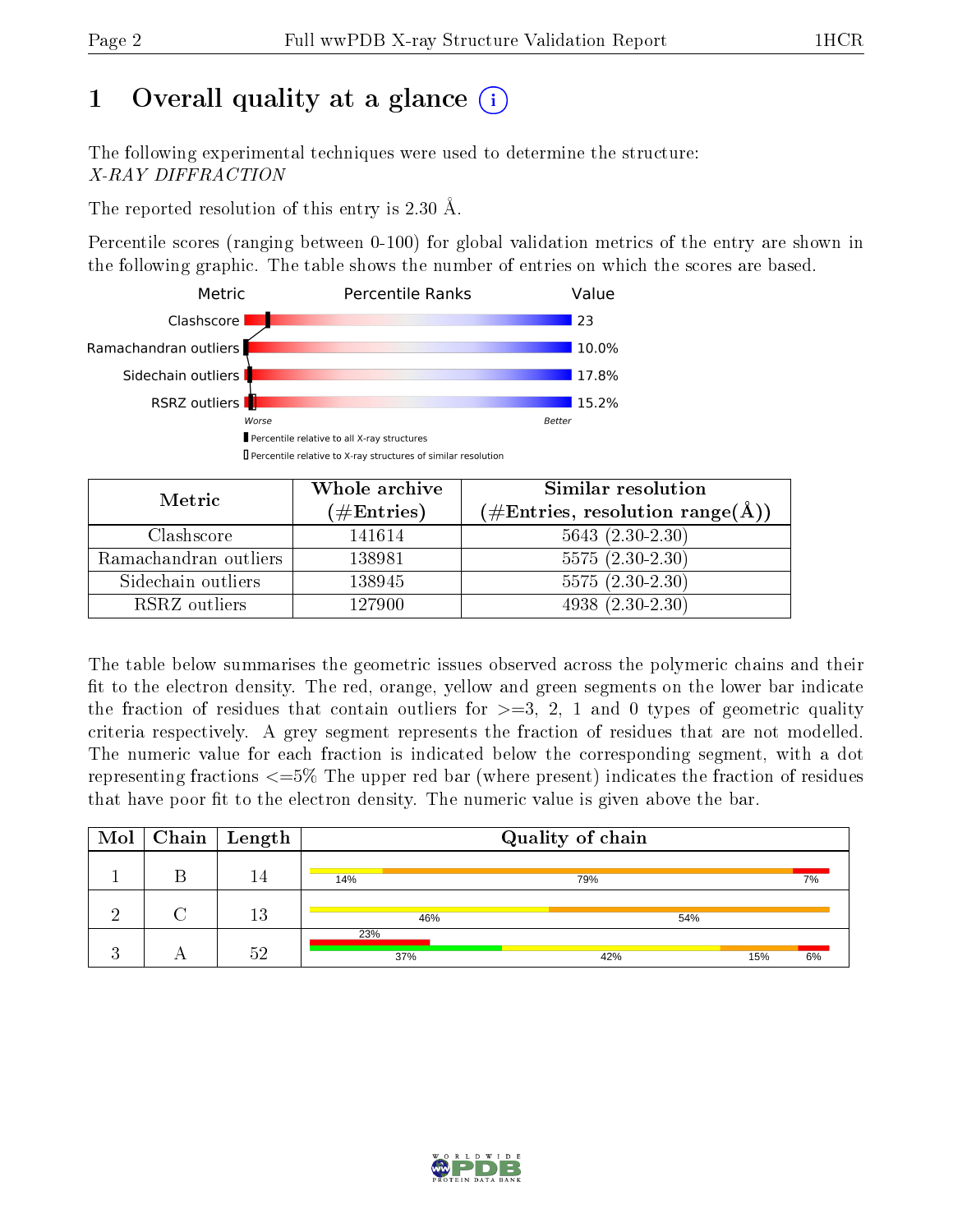# 2 Entry composition (i)

There are 4 unique types of molecules in this entry. The entry contains 989 atoms, of which 0 are hydrogens and 0 are deuteriums.

In the tables below, the ZeroOcc column contains the number of atoms modelled with zero occupancy, the AltConf column contains the number of residues with at least one atom in alternate conformation and the Trace column contains the number of residues modelled with at most 2 atoms.

• Molecule 1 is a DNA chain called DNA (5'-D(\*TP\*GP\*TP\*TP\*TP\*TP\*TP\*GP\*AP\*TP\*  $AP*AP*GP*A$ -3').

| Mol | Chain | $\perp$ Residues | Atoms              |                   |    |    | ZeroOcc | $\vert$ AltConf $\vert$ Trace |  |
|-----|-------|------------------|--------------------|-------------------|----|----|---------|-------------------------------|--|
|     |       |                  | $\rm Total$<br>287 | <b>C</b> 2<br>.40 | 49 | 85 |         |                               |  |

• Molecule 2 is a DNA chain called DNA  $(5'-D(*TP*CP*TP*TP*AP*TP*CP*AP*AP*AP*AP*)$  $AP*AP*C$ -3').

| Mol | Chain | $\mid$ Residues | $\rm{Atoms}$          |      |      |      |  | $\rm ZeroOcc$   AltConf   Trace |  |
|-----|-------|-----------------|-----------------------|------|------|------|--|---------------------------------|--|
|     |       | 19<br>TΟ        | $\text{Total}$<br>260 | 127. | - 47 | - 77 |  |                                 |  |

• Molecule 3 is a protein called PROTEIN (HIN RECOMBINASE).

| Mol | Chain Residues | $\rm{Atoms}$          |                   |    | ZeroOcc   AltConf   Trace |  |  |  |
|-----|----------------|-----------------------|-------------------|----|---------------------------|--|--|--|
|     | 52             | $_{\rm Total}$<br>426 | <b>C</b> 2<br>269 | 84 |                           |  |  |  |

• Molecule 4 is water.

| Mol | Chain Residues | Atoms   | $ZeroOcc$   AltConf |
|-----|----------------|---------|---------------------|
|     |                | Total O |                     |
|     |                | Total O |                     |
|     |                | Total O |                     |

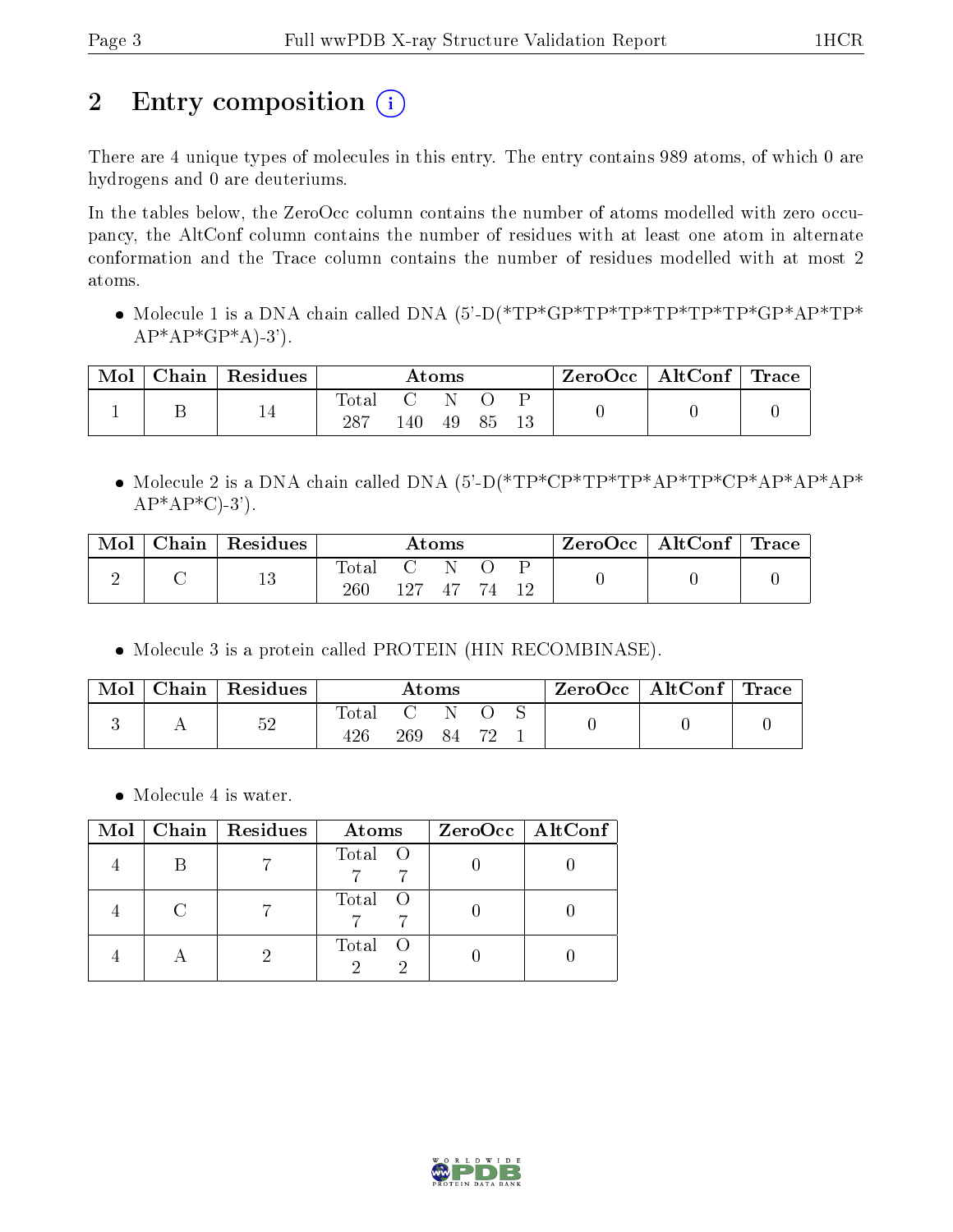# 3 Residue-property plots  $(i)$

These plots are drawn for all protein, RNA and DNA chains in the entry. The first graphic for a chain summarises the proportions of the various outlier classes displayed in the second graphic. The second graphic shows the sequence view annotated by issues in geometry and electron density. Residues are color-coded according to the number of geometric quality criteria for which they contain at least one outlier: green  $= 0$ , yellow  $= 1$ , orange  $= 2$  and red  $= 3$  or more. A red dot above a residue indicates a poor fit to the electron density (RSRZ  $> 2$ ). Stretches of 2 or more consecutive residues without any outlier are shown as a green connector. Residues present in the sample, but not in the model, are shown in grey.

• Molecule 1: DNA  $(5^{\circ}$ -D(\*TP\*GP\*TP\*TP\*TP\*TP\*TP\*GP\*AP\*TP\*AP\*AP\*GP\*A)-3')



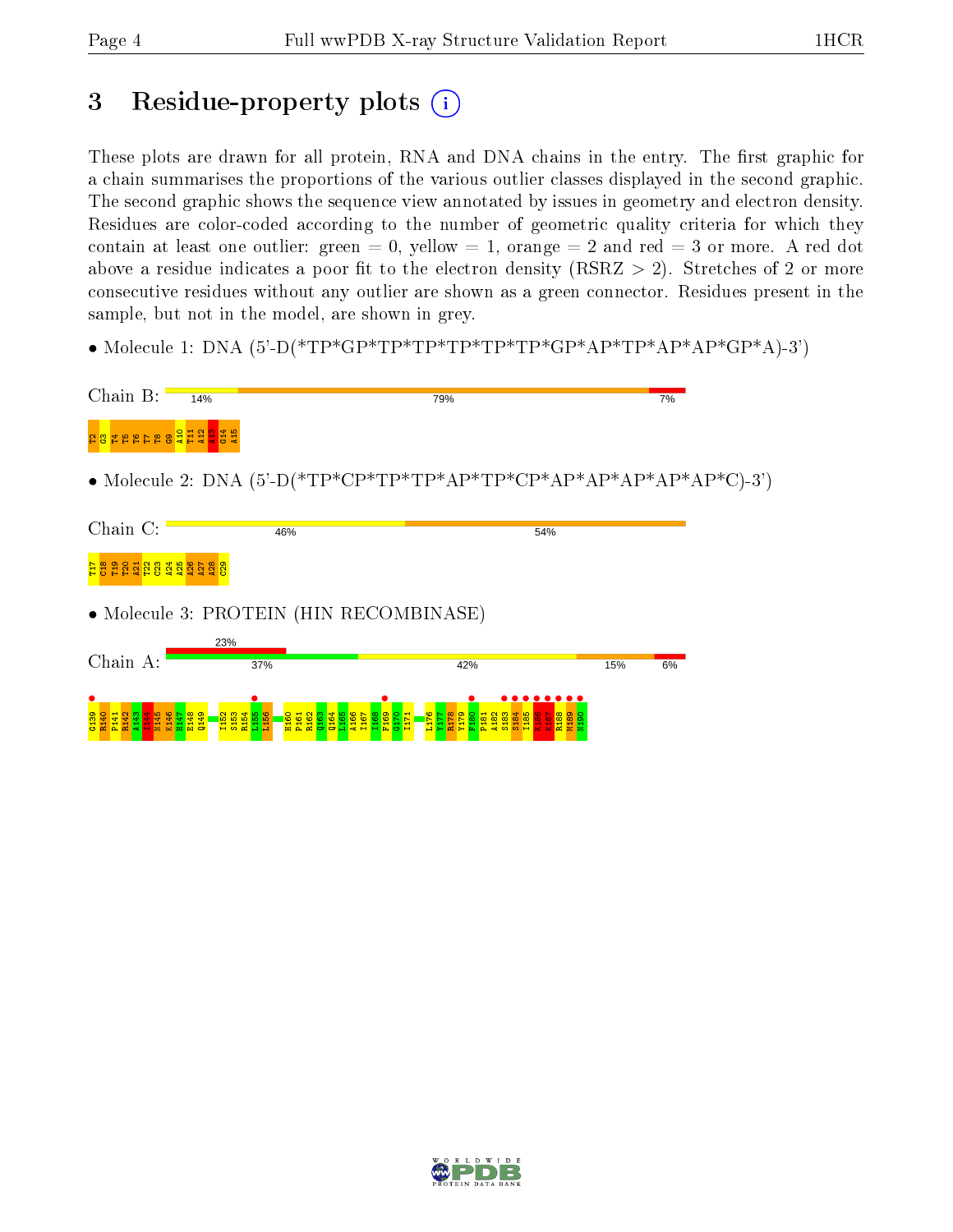# 4 Data and refinement statistics  $(i)$

| Property                                                         | Value                                                    | Source     |
|------------------------------------------------------------------|----------------------------------------------------------|------------|
| Space group                                                      | C2221                                                    | Depositor  |
| Cell constants                                                   | 81.37Å<br>84.92Å<br>$44.04\text{\AA}$                    |            |
| a, b, c, $\alpha$ , $\beta$ , $\gamma$                           | $90.00^\circ$<br>$90.00^\circ$<br>$90.00^\circ$          | Depositor  |
| Resolution $(A)$                                                 | 8.00<br>$-2.30$                                          | Depositor  |
|                                                                  | 58.75<br>1.90<br>$\equiv$                                | <b>EDS</b> |
| % Data completeness                                              | (Not available) $(8.00-2.30)$                            | Depositor  |
| (in resolution range)                                            | 58.7 (58.75-1.90)                                        | <b>EDS</b> |
| $R_{merge}$                                                      | (Not available)                                          | Depositor  |
| $\mathrm{R}_{sym}$                                               | (Not available)                                          | Depositor  |
| $\sqrt{I/\sigma}(I) > 1$                                         | $1.62$ (at 1.90Å)                                        | Xtriage    |
| Refinement program                                               | X-PLOR                                                   | Depositor  |
|                                                                  | (Not available)<br>0.228                                 | Depositor  |
| $R, R_{free}$                                                    | (Not available)<br>0.243<br>$\mathbf{r}$                 | DCC        |
| $R_{free}$ test set                                              | No test flags present.                                   | wwPDB-VP   |
| Wilson B-factor $(A^2)$                                          | 33.1                                                     | Xtriage    |
| Anisotropy                                                       | 0.473                                                    | Xtriage    |
| Bulk solvent $k_{sol}(\text{e}/\text{A}^3), B_{sol}(\text{A}^2)$ | $0.37$ , $205.1$                                         | <b>EDS</b> |
| L-test for twinning <sup>2</sup>                                 | $\langle  L  \rangle = 0.47, \langle L^2 \rangle = 0.30$ | Xtriage    |
| Estimated twinning fraction                                      | $0.008$ for $-k,-h,-l$                                   | Xtriage    |
| $F_o, F_c$ correlation                                           | 0.94                                                     | <b>EDS</b> |
| Total number of atoms                                            | 989                                                      | wwPDB-VP   |
| Average B, all atoms $(A^2)$                                     | $51.0\,$                                                 | wwPDB-VP   |

Xtriage's analysis on translational NCS is as follows: The largest off-origin peak in the Patterson function is  $10.03\%$  of the height of the origin peak. No significant pseudotranslation is detected.

<sup>&</sup>lt;sup>2</sup>Theoretical values of  $\langle |L| \rangle$ ,  $\langle L^2 \rangle$  for acentric reflections are 0.5, 0.333 respectively for untwinned datasets, and 0.375, 0.2 for perfectly twinned datasets.



<span id="page-4-1"></span><span id="page-4-0"></span><sup>1</sup> Intensities estimated from amplitudes.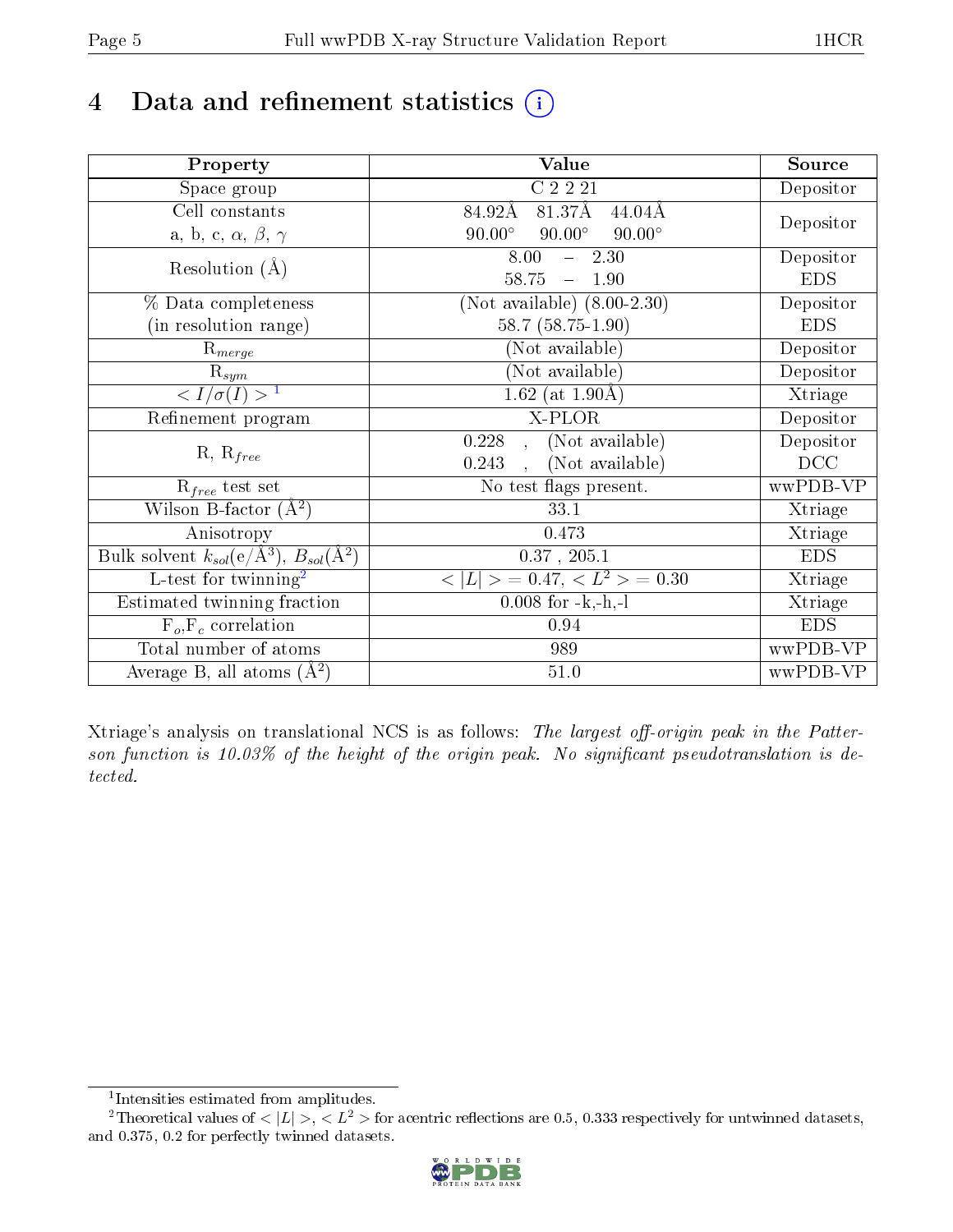# 5 Model quality  $(i)$

## 5.1 Standard geometry  $(i)$

The Z score for a bond length (or angle) is the number of standard deviations the observed value is removed from the expected value. A bond length (or angle) with  $|Z| > 5$  is considered an outlier worth inspection. RMSZ is the root-mean-square of all Z scores of the bond lengths (or angles).

| Mol | Chain         |          | Bond lengths                    | Bond angles |                                     |  |
|-----|---------------|----------|---------------------------------|-------------|-------------------------------------|--|
|     |               | RMSZ     | # $ Z >5$                       | RMSZ        | # $ Z >5$                           |  |
|     |               | 2.63     | $(6.9\%)$<br>22/321             | 3.61        | $63/495$ $(12.7\%)$                 |  |
| 2   | $\mathcal{C}$ | 2.21     | $(2.7\%)$<br>$^\prime291$<br>87 | 3.11        | $(10.8\%)$<br>$^{\prime}446$        |  |
| 3   |               | $1.11\,$ | 0/434                           | 2.24        | $18/578$ $(3.1\%)$                  |  |
| All | All           | 2.00     | $(2.9\%)$<br>30/                | 3.00        | $(8.5\%)$<br>129<br>$^{\prime}1519$ |  |

Chiral center outliers are detected by calculating the chiral volume of a chiral center and verifying if the center is modelled as a planar moiety or with the opposite hand.A planarity outlier is detected by checking planarity of atoms in a peptide group, atoms in a mainchain group or atoms of a sidechain that are expected to be planar.

|  | Mol   Chain   $\#\text{Chirality outliers}$   $\#\text{Planarity outliers}$ |
|--|-----------------------------------------------------------------------------|
|  |                                                                             |
|  |                                                                             |
|  |                                                                             |

| Mol            | Chain   | Res            | <b>Type</b> | Atoms                               | Z       | Observed $(A)$ | Ideal(A) |
|----------------|---------|----------------|-------------|-------------------------------------|---------|----------------|----------|
|                | Β       | $\overline{2}$ | DT          | $C5-C7$                             | 8.08    | 1.54           | 1.50     |
| 1              | Β       | 12             | DA          | $C4'-C3'$                           | $-7.63$ | 1.45           | 1.52     |
| $\mathbf{1}$   | B       | 12             | DA          | $C5-C6$                             | $-7.24$ | 1.34           | 1.41     |
| 1              | Β       | $\overline{2}$ | DT          | $C5'-C4'$                           | 7.08    | 1.59           | 1.51     |
| $\overline{2}$ | $\rm C$ | 19             | DT          | $N3-C4$                             | $-7.01$ | 1.33           | 1.38     |
| $\mathbf{1}$   | B       | $\overline{2}$ | DT          | $C2-N3$                             | $-6.70$ | 1.32           | 1.37     |
| 1              | Β       | 4              | DT          | $C2$ <sup>-</sup> $C1$ <sup>'</sup> | $-6.62$ | 1.45           | 1.52     |
| 1              | B       | 12             | DA          | $C2$ <sup>-</sup> $C1$ <sup>'</sup> | $-6.62$ | 1.45           | 1.52     |
| $\mathbf{1}$   | B       | 13             | DA          | $C4'-C3'$                           | $-6.35$ | 1.46           | 1.52     |
| 1              | Β       | 3              | DG          | $O3'$ -P                            | 6.30    | 1.68           | 1.61     |
| 1              | B       | $\overline{2}$ | DT          | $N1-C6$                             | $-6.29$ | 1.33           | 1.38     |
| 1              | B       | 15             | DA          | $N9-C4$                             | $-6.29$ | 1.34           | 1.37     |
| $\overline{2}$ | $\rm C$ | 22             | DT          | $C5'-C4'$                           | $-6.07$ | 1.44           | 1.51     |
| 1              | B       | 9              | DG          | $N9$ -C $8$                         | $-5.95$ | 1.33           | 1.37     |
| 1              | B       | 13             | DА          | $C2$ '-C1'                          | $-5.75$ | 1.46           | 1.52     |

All (30) bond length outliers are listed below:

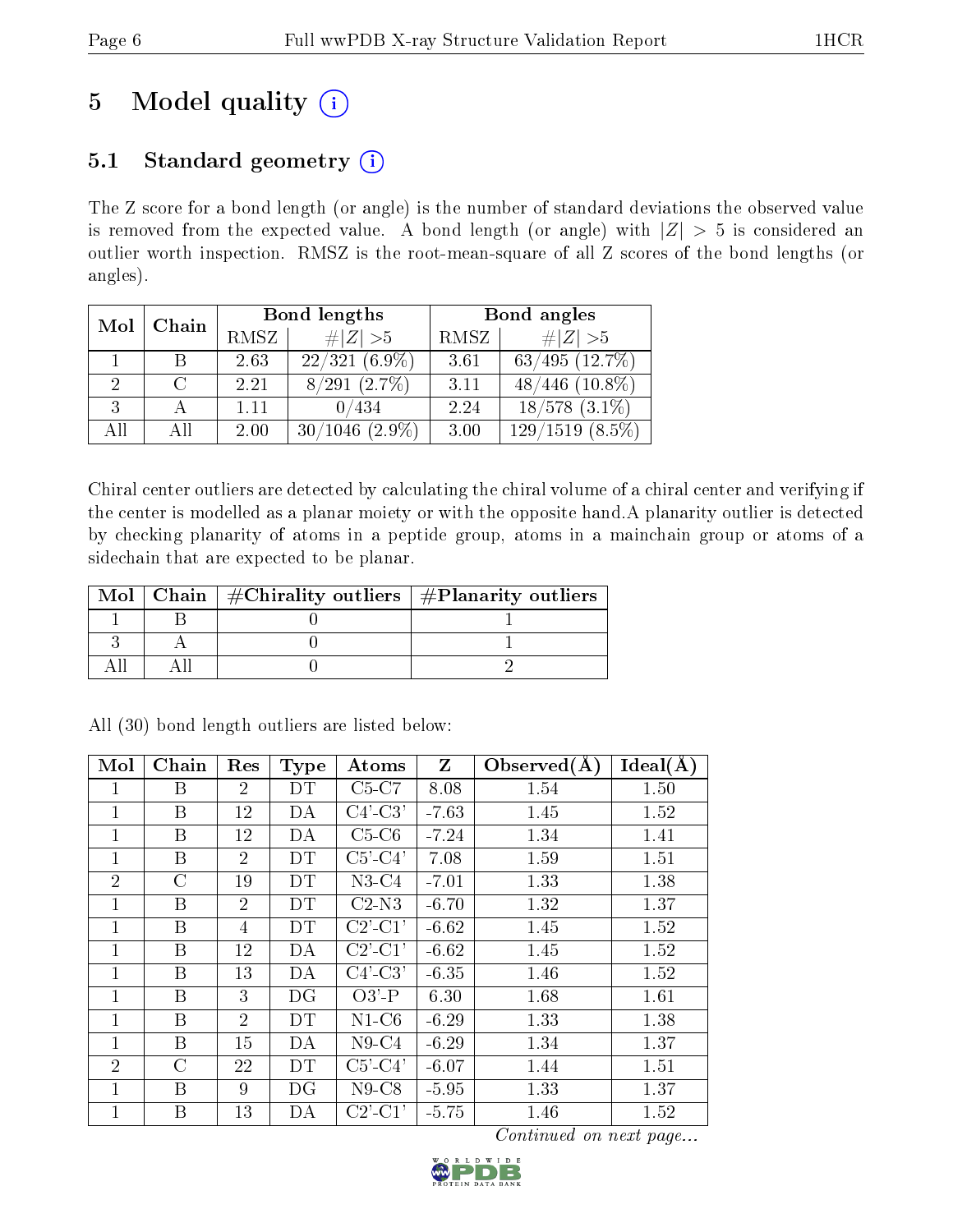| Mol            | Chain            | Res            | <b>Type</b> | Atoms                             | $Z_{\parallel}$ | Observed $(\AA)$ | Ideal(A) |
|----------------|------------------|----------------|-------------|-----------------------------------|-----------------|------------------|----------|
| 1              | B                | 15             | DA          | $C5'-C4'$                         | 5.71            | 1.57             | 1.51     |
| $\overline{2}$ | $\rm C$          | 28             | DA          | $C2'$ - $C1'$                     | $-5.68$         | 1.46             | 1.52     |
| $\mathbf{1}$   | $\boldsymbol{B}$ | 15             | DA          | $C5-C6$                           | $-5.53$         | 1.36             | 1.41     |
| $\overline{2}$ | $\mathcal{C}$    | 29             | DC          | $C4'-O4'$                         | $-5.52$         | 1.39             | 1.45     |
| $\mathbf{1}$   | B                | 12             | DA          | $N9-C4$                           | $-5.50$         | 1.34             | 1.37     |
| $\mathbf{1}$   | B                | $\overline{2}$ | DT          | $C4'-C3'$                         | 5.38            | 1.58             | 1.53     |
| $\overline{2}$ | $\mathcal{C}$    | 17             | DT          | $N1-C6$                           | $-5.28$         | 1.34             | 1.38     |
| $\mathbf{1}$   | B                | 10             | DA          | $C1'$ -N9                         | $-5.27$         | 1.39             | 1.47     |
| $\mathbf{1}$   | B                | 9              | DG          | $C5-C4$                           | $-5.27$         | 1.34             | 1.38     |
| $\mathbf{1}$   | $\boldsymbol{B}$ | 8              | DT          | $O3'$ -P                          | $-5.24$         | 1.54             | 1.61     |
| $\overline{2}$ | $\mathcal{C}$    | 20             | <b>DT</b>   | $\overline{C}2$ <sup>'</sup> -C1' | $-5.20$         | 1.47             | 1.52     |
| $\overline{2}$ | $\rm C$          | 17             | DT          | $N3-C4$                           | $-5.17$         | 1.34             | 1.38     |
| $\overline{2}$ | C                | 26             | DA          | $C4'$ -C3'                        | $-5.14$         | 1.47             | 1.52     |
| 1              | B                | 9              | DG          | $C2'$ - $C1'$                     | $-5.06$         | 1.47             | 1.52     |
| $\mathbf{1}$   | B                | $\overline{7}$ | DT          | $N3-C4$                           | $-5.05$         | 1.34             | 1.38     |

All (129) bond angle outliers are listed below:

| Mol            | Chain                   | Res            | <b>Type</b>     | Atoms                         | Z        | Observed $(°)$ | Ideal $(°)$ |
|----------------|-------------------------|----------------|-----------------|-------------------------------|----------|----------------|-------------|
| 1              | $\boldsymbol{B}$        | 3              | DG              | $O4'$ -C1'-N9                 | 19.80    | 121.86         | 108.00      |
| $\mathbf{1}$   | $\mathbf B$             | $\overline{2}$ | DT              | $N3-C2-O2$                    | $-13.68$ | 114.09         | 122.30      |
| $\mathbf{1}$   | $\overline{\mathrm{B}}$ | $\overline{2}$ | DT              | $O4'$ -C1'-N1                 | 13.24    | 117.27         | 108.00      |
| $\mathbf{1}$   | $\boldsymbol{B}$        | $\overline{2}$ | DT              | $C1' - O4' - C4'$             | $-12.80$ | 97.30          | 110.10      |
| $\overline{1}$ | B                       | 15             | DA              | $C1'$ - $O4'$ - $C4'$         | $-12.72$ | 97.38          | 110.10      |
| 1              | B                       | 15             | DA              | $O4'$ -C4'-C3'                | $-12.26$ | 98.64          | 106.00      |
| $\overline{1}$ | $\boldsymbol{B}$        | 11             | <b>DT</b>       | $O4'$ -C1'-C2'                | $-11.76$ | 96.49          | 105.90      |
| $\mathbf{1}$   | $\, {\bf B}$            | $\overline{2}$ | DT              | $C6-C5-C7$                    | $-11.32$ | 116.11         | 122.90      |
| 3              | А                       | 140            | ARG             | $\overline{\text{NE-CL-NH2}}$ | $-11.19$ | 114.71         | 120.30      |
| $\overline{2}$ | $\overline{C}$          | 28             | DA              | $C4'$ - $C3'$ - $C2'$         | $-10.92$ | 93.27          | 103.10      |
| $\mathbf{1}$   | B                       | $\overline{5}$ | <b>DT</b>       | $O4'$ -C4'-C3'                | $-10.62$ | 99.63          | 106.00      |
| $\overline{2}$ | $\overline{C}$          | 23             | $\rm DC$        | $O4'$ -C1'-N1                 | $-10.60$ | 100.58         | 108.00      |
| $\mathbf{1}$   | B                       | 6              | DT              | $O4'$ -C1'-C2'                | $-10.31$ | 97.65          | 105.90      |
| 3              | A                       | 140            | $\rm{ARG}$      | NE-CZ-NH1                     | 10.29    | 125.45         | 120.30      |
| $\overline{2}$ | $\overline{\rm C}$      | 29             | $\overline{DC}$ | $P-O5-C5'$                    | 10.08    | 137.03         | 120.90      |
| $\overline{2}$ | C                       | 17             | DT              | $O4'$ -C1'-C2'                | $-9.96$  | 97.93          | 105.90      |
| $\overline{2}$ | $\overline{C}$          | 28             | DA              | $O4'$ -C4'-C3'                | $-9.73$  | 100.16         | 106.00      |
| $\overline{1}$ | $\, {\bf B}$            | $\overline{4}$ | <b>DT</b>       | $N3-C2-O2$                    | $-9.68$  | 116.49         | 122.30      |
| $\overline{2}$ | $\overline{C}$          | 26             | DA              | $O4'-C1'-C2'$                 | $-9.55$  | 98.26          | 105.90      |
| $\mathbf{1}$   | $\boldsymbol{B}$        | 3              | DG              | $P-O3'-C3'$                   | 9.54     | 131.15         | 119.70      |
| $\mathbf{1}$   | $\boldsymbol{B}$        | $\overline{2}$ | DT              | $P-O3'-C3'$                   | 9.51     | 131.11         | 119.70      |
| $\overline{1}$ | B                       | $\overline{7}$ | DT              | $C4'-C3'-C2'$                 | $-9.42$  | 94.62          | 103.10      |
| $\mathbf 1$    | B                       | $\overline{7}$ | DT              | $C1$ '-O4'- $\overline{C4}$ ' | $-9.25$  | 100.85         | 110.10      |

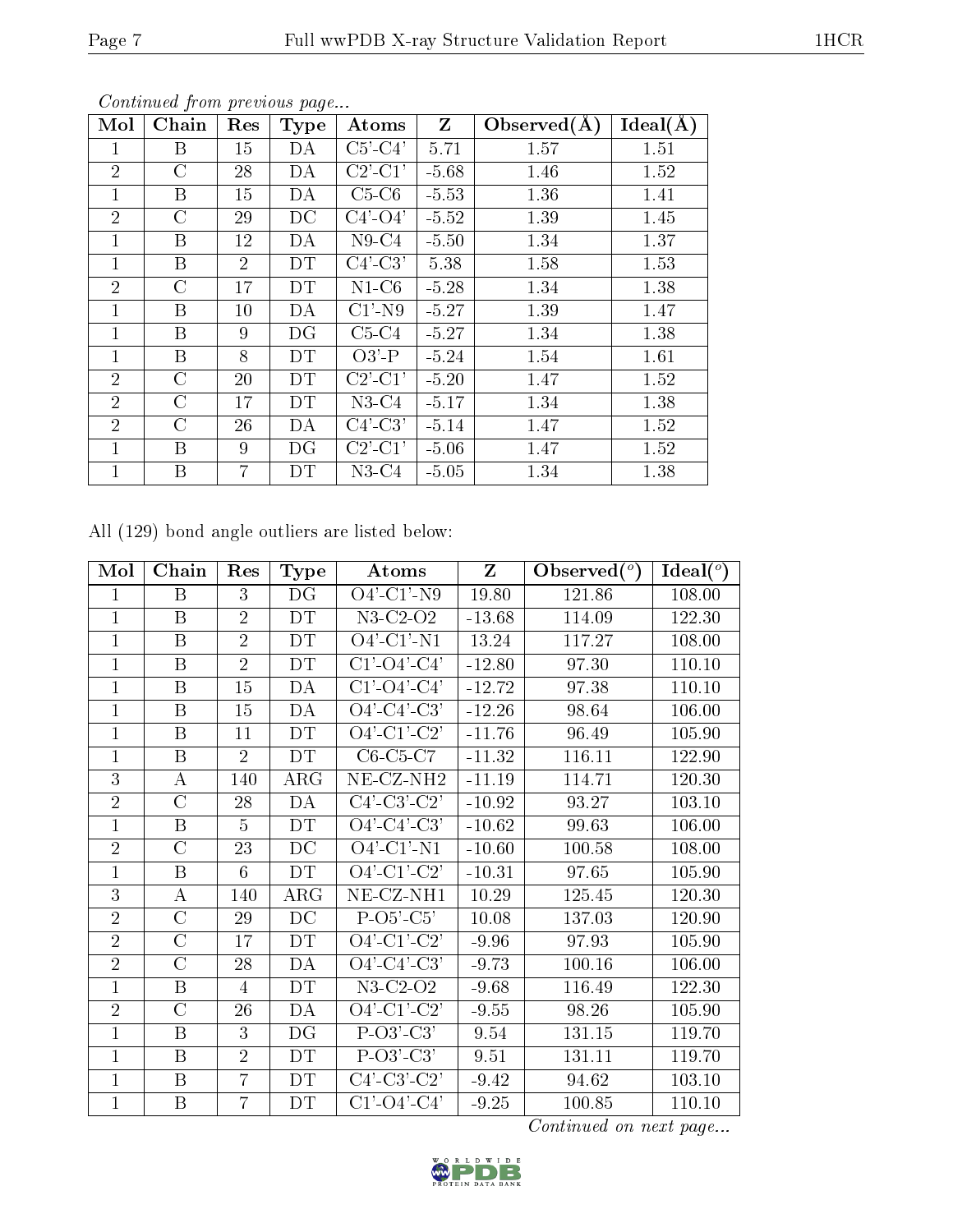| Mol            | Chain              | Res             | <b>Type</b>     | Atoms                                  | $Z_{\parallel}$ | Observed $\overline{(^{\circ})}$ | Ideal( $\overline{^{\circ}}$ ) |
|----------------|--------------------|-----------------|-----------------|----------------------------------------|-----------------|----------------------------------|--------------------------------|
| $\overline{2}$ | $\overline{C}$     | 29              | DC              | $C1' - O4' - C4'$                      | $-9.23$         | 100.87                           | 110.10                         |
| $\overline{2}$ | $\overline{C}$     | 28              | DA              | $C1'$ - $O4'$ - $C4'$                  | $-9.16$         | 100.94                           | 110.10                         |
| $\overline{3}$ | А                  | 162             | $\rm{ARG}$      | $\overline{\text{NE- CZ-NH2}}$         | $-9.15$         | 115.72                           | 120.30                         |
| $\overline{2}$ | $\mathcal{C}$      | 20              | <b>DT</b>       | $C4-C5-C7$                             | $-9.11$         | 113.53                           | 119.00                         |
| $\overline{2}$ | $\overline{\rm C}$ | $\overline{1}7$ | DT              | $N3-C2-O2$                             | $-9.10$         | 116.84                           | 122.30                         |
| $\overline{2}$ | $\mathcal{C}$      | 20              | <b>DT</b>       | $P-O3'-C3'$                            | 8.90            | 130.39                           | 119.70                         |
| $\overline{2}$ | $\overline{C}$     | 19              | DT              | $O4'$ -C1'-N1                          | $-8.83$         | 101.82                           | 108.00                         |
| $\mathbf{1}$   | $\, {\bf B}$       | $\overline{4}$  | DT              | $O4'$ -C1'-N1                          | 8.78            | 114.15                           | 108.00                         |
| $\mathbf{1}$   | $\, {\bf B}$       | 15              | DA              | $N1-C6-N6$                             | 8.75            | 123.85                           | 118.60                         |
| $\sqrt{2}$     | $\mathcal{C}$      | 28              | $\overline{DA}$ | $\overline{O4'-C1'-N9}$                | 8.63            | 114.04                           | 108.00                         |
| 3              | А                  | 154             | $\rm{ARG}$      | $NE- CZ-NH2$                           | $-8.59$         | 116.00                           | 120.30                         |
| $\overline{3}$ | А                  | 178             | ARG             | $\overline{\text{NE- CZ-N}}\text{H1}$  | 8.47            | 124.53                           | 120.30                         |
| $\mathbf{1}$   | $\boldsymbol{B}$   | 11              | DT              | $C4-C5-C6$                             | 8.35            | 123.01                           | 118.00                         |
| $\mathbf{1}$   | B                  | $\overline{5}$  | DT              | $O4'$ -C1'-C2'                         | $-8.33$         | 99.23                            | 105.90                         |
| $\overline{2}$ | $\overline{C}$     | 22              | DT              | $C6-C5-C7$                             | $-8.09$         | 118.05                           | <b>122.90</b>                  |
| $\mathbf{1}$   | $\, {\bf B}$       | 11              | DT              | $N3-C2-O2$                             | $-8.07$         | 117.45                           | 122.30                         |
| $\overline{2}$ | $\mathcal{C}$      | 25              | DA              | $O4\overline{C1\overline{C2'}}$        | $-8.07$         | 99.44                            | 105.90                         |
| $\overline{2}$ | $\overline{C}$     | 24              | DA              | $O4'-C4'-C3'$                          | $-8.07$         | 101.16                           | 106.00                         |
| $\mathbf{1}$   | $\, {\bf B}$       | 11              | DT              | $O4'$ -C4'-C3'                         | $-8.03$         | 101.18                           | 106.00                         |
| $\mathbf{1}$   | $\, {\bf B}$       | 13              | DA              | $O4'$ -C4'-C3'                         | $-7.98$         | 101.21                           | 106.00                         |
| $\mathbf{1}$   | $\boldsymbol{B}$   | 14              | DG              | $O4'-C1'-C2'$                          | $-7.88$         | 99.60                            | 105.90                         |
| $\overline{2}$ | $\overline{\rm C}$ | 20              | DT              | $C4-C5-C6$                             | 7.86            | 122.71                           | 118.00                         |
| $\mathbf{1}$   | B                  | $\overline{7}$  | DT              | $O4'-C4'-C3'$                          | $-7.84$         | 101.30                           | 106.00                         |
| $\overline{3}$ | $\boldsymbol{A}$   | 184             | <b>SER</b>      | $N$ -CA-C                              | 7.83            | 132.16                           | 111.00                         |
| $\mathbf{1}$   | $\boldsymbol{B}$   | $\overline{4}$  | DT              | $C4-C5-C6$                             | 7.83            | 122.70                           | 118.00                         |
| $\mathbf{1}$   | $\boldsymbol{B}$   | $\overline{2}$  | DT              | $C4-C5-C7$                             | 7.80            | 123.68                           | 119.00                         |
| $\overline{2}$ | $\mathcal{C}$      | 21              | DA              | $O4'$ -C1'-C2'                         | $-7.72$         | 99.72                            | 105.90                         |
| $\mathbf{1}$   | $\, {\bf B}$       | $\overline{2}$  | DT              | $N1-C1-C2'$                            | 7.59            | 127.02                           | 112.60                         |
| $\overline{2}$ | $\mathcal{C}$      | $20\,$          | DT              | $\overline{O4'$ -C4'-C3'               | $-7.42$         | 101.53                           | 104.50                         |
| $\overline{2}$ | $\mathcal C$       | 23              | $\rm DC$        | $\overline{C1'\text{-}O4'\text{-}C4'}$ | $-7.31$         | 102.79                           | 110.10                         |
| 1              | Β                  | 3               | DG              | $O3'$ -P- $O5'$                        | 7.27            | 117.81                           | 104.00                         |
| $\mathbf{1}$   | $\mathbf B$        | $\overline{2}$  | DT              | $N3-C4-O4$                             | $-7.26$         | 115.55                           | 119.90                         |
| $\sqrt{2}$     | $\rm C$            | 17              | <b>DT</b>       | $P-O3'-C3'$                            | 7.25            | 128.40                           | 119.70                         |
| $\mathbf{1}$   | $\boldsymbol{B}$   | 15              | DA              | $C5-C6-N6$                             | $-7.23$         | 117.92                           | 123.70                         |
| $\overline{2}$ | $\mathcal{C}$      | 21              | DA              | $O4'$ -C1'-N9                          | 7.20            | 113.04                           | 108.00                         |
| $\overline{2}$ | $\mathcal{C}$      | 27              | DA              | $O4'$ -C1'-C2'                         | $-7.17$         | 100.17                           | 105.90                         |
| $\mathbf{1}$   | Β                  | 13              | DA              | $N1-C2-N3$                             | 7.14            | 132.87                           | 129.30                         |
| $\overline{2}$ | $\mathcal{C}$      | 22              | DT              | $P-O5'-C5'$                            | $-7.04$         | 109.64                           | 120.90                         |
| $\overline{2}$ | $\overline{\rm C}$ | 26              | DA              | $C3'-C2'-C1'$                          | 7.02            | 110.92                           | 102.50                         |
| 3              | A                  | 187             | LYS.            | $N$ -CA-C                              | 7.00            | 129.91                           | 111.00                         |
| $\overline{2}$ | $\mathcal{C}$      | 19              | DT              | $O3'$ -P- $O5'$                        | $-6.96$         | 90.78                            | 104.00                         |
| $\mathbf{1}$   | Β                  | 11              | DT              | $C6-C5-C7$                             | $-6.91$         | 118.75                           | 122.90                         |

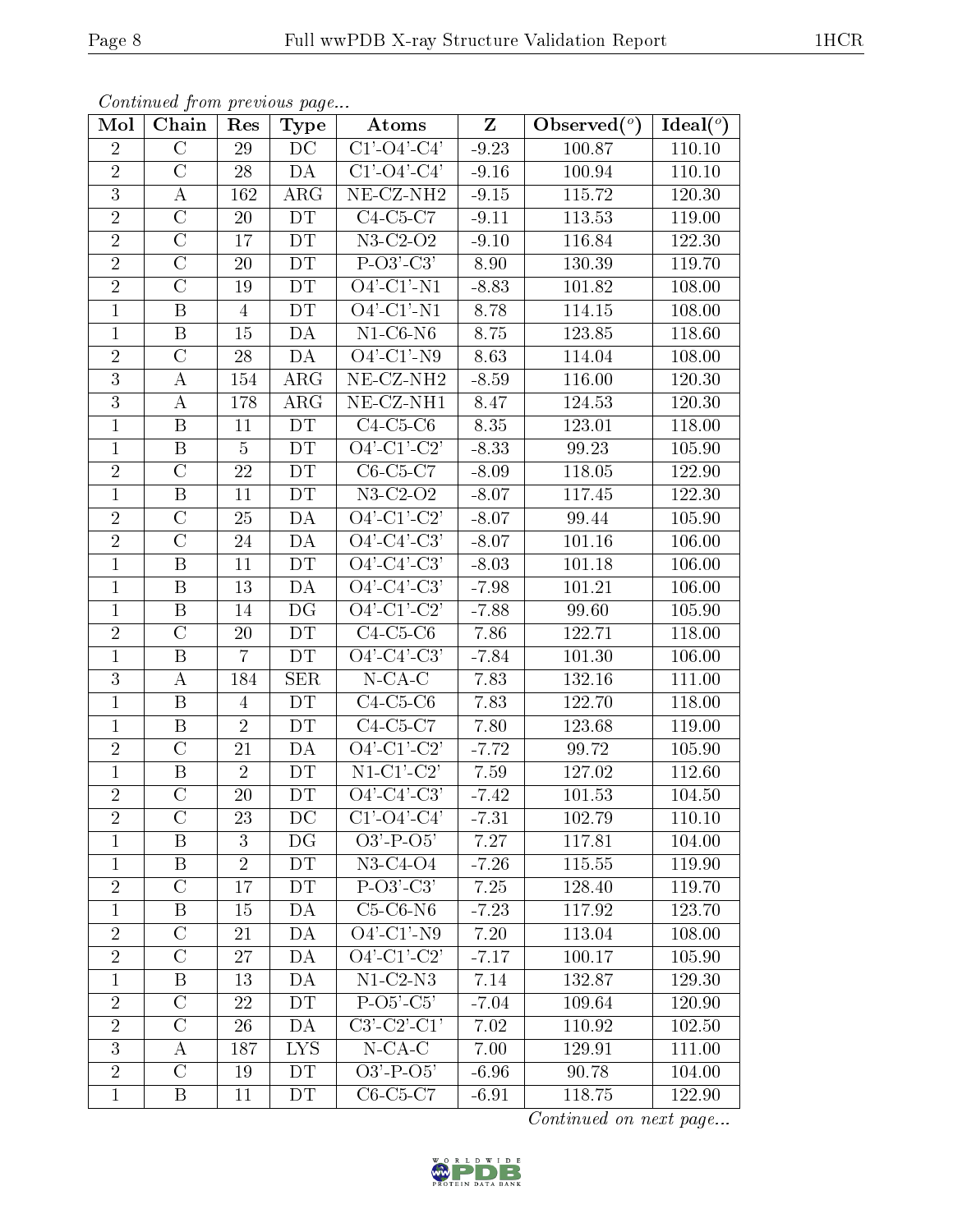| Mol            | Chain                   | Res            | <b>Type</b>              | Atoms                                                            | $Z_{\parallel}$ | Observed $(°)$ | Ideal $(°)$ |
|----------------|-------------------------|----------------|--------------------------|------------------------------------------------------------------|-----------------|----------------|-------------|
| $\overline{2}$ | $\overline{C}$          | 29             | $\overline{\rm DC}$      | $C4$ <sup>-</sup> $C3$ <sup>-</sup> $C2$ <sup>'</sup>            | $-6.88$         | 96.91          | 103.10      |
| $\sqrt{2}$     | $\mathcal{C}$           | 17             | DT                       | $C6-C5-C7$                                                       | $-6.79$         | 118.82         | 122.90      |
| $\mathbf{1}$   | $\boldsymbol{B}$        | 13             | <b>DA</b>                | $N9-C4-C5$                                                       | 6.71            | 108.48         | 105.80      |
| $\mathbf{1}$   | B                       | 8              | DT                       | $O4'$ -C1'-C2'                                                   | $-6.70$         | 100.54         | 105.90      |
| $\overline{2}$ | $\overline{\rm C}$      | 19             | DT                       | $N3-C2-O2$                                                       | $-6.69$         | 118.28         | 122.30      |
| $\mathbf{1}$   | $\, {\bf B}$            | 3              | DG                       | $C5'$ - $C4'$ - $O4'$                                            | 6.66            | 121.96         | 109.30      |
| $\mathbf 1$    | $\, {\bf B}$            | $\overline{2}$ | DT                       | $N1-C2-N3$                                                       | 6.66            | 118.59         | 114.60      |
| 3              | A                       | 154            | $\rm{ARG}$               | $NE- CZ-NH1$                                                     | 6.64            | 123.62         | 120.30      |
| 3              | A                       | 178            | $\rm{ARG}$               | NE-CZ-NH <sub>2</sub>                                            | $-6.59$         | 117.00         | 120.30      |
| $\overline{2}$ | $\overline{\rm C}$      | 17             | DT                       | $C4-C5-C6$                                                       | 6.58            | 121.95         | 118.00      |
| 3              | $\bf{A}$                | 156            | <b>LEU</b>               | $\overline{CA}$ -CB-CG                                           | 6.55            | 130.37         | 115.30      |
| $\mathbf{1}$   | $\boldsymbol{B}$        | 12             | DA                       | $N1-C6-N6$                                                       | 6.55            | 122.53         | 118.60      |
| 3              | $\bf{A}$                | 186            | <b>LYS</b>               | $N$ -CA-C                                                        | 6.53            | 128.62         | 111.00      |
| $\mathbf{1}$   | $\boldsymbol{B}$        | $6\phantom{.}$ | DT                       | $C6-C5-C7$                                                       | $-6.37$         | 119.08         | 122.90      |
| $\overline{3}$ | $\boldsymbol{A}$        | 169            | PHE                      | $N$ -CA-C                                                        | $-6.35$         | 93.86          | 111.00      |
| $\mathbf{1}$   | $\, {\bf B}$            | 13             | DA                       | $C8-N9-C4$                                                       | $-6.24$         | 103.31         | 105.80      |
| $\mathbf{1}$   | $\, {\bf B}$            | $\overline{2}$ | DT                       | $C2-N3-C4$                                                       | $-6.23$         | 123.46         | 127.20      |
| $\overline{2}$ | $\overline{C}$          | 17             | DT                       | $N1-C2-N3$                                                       | 6.22            | 118.33         | 114.60      |
| $\overline{2}$ | $\overline{C}$          | 19             | DT                       | $C5-C6-N1$                                                       | $-6.20$         | 119.98         | 123.70      |
| $\overline{3}$ | $\boldsymbol{A}$        | 179            | <b>TYR</b>               | $CB-CG-CD2$                                                      | $-6.11$         | 117.33         | 121.00      |
| $\sqrt{2}$     | $\mathcal{C}$           | 17             | DT                       | $C5-C6-N1$                                                       | $-6.06$         | 120.06         | 123.70      |
| $\overline{2}$ | $\overline{\rm C}$      | 20             | DT                       | $C4$ <sup>'</sup> -C <sub>3</sub> <sup>'</sup> -C <sub>2</sub> ' | $-6.03$         | 97.67          | 103.10      |
| $\sqrt{2}$     | $\mathcal{C}$           | 22             | DT                       | $O4'$ -C1'-C2'                                                   | $-5.95$         | 101.14         | 105.90      |
| $\mathbf{1}$   | $\overline{\mathrm{B}}$ | 3              | $\overline{\mathrm{DG}}$ | $C1'$ - $O4'$ - $C4'$                                            | $-5.95$         | 104.16         | 110.10      |
| $\sqrt{2}$     | $\overline{C}$          | 17             | DT                       | $C2-N3-C4$                                                       | $-5.94$         | 123.64         | 127.20      |
| $\mathbf{1}$   | $\, {\bf B}$            | $\overline{2}$ | DT                       | $C5-C6-N1$                                                       | $-5.94$         | 120.14         | 123.70      |
| $\mathbf{1}$   | B                       | 12             | DA                       | $C5-N7-C8$                                                       | $-5.94$         | 100.93         | 103.90      |
| $\overline{2}$ | $\overline{C}$          | 23             | DC                       | $N1-C2-O2$                                                       | 5.91            | 122.45         | 118.90      |
| $\mathbf 1$    | $\overline{\mathrm{B}}$ | 8              | DT                       | $O4'$ -C1'-N1                                                    | $-5.90$         | 103.87         | 108.00      |
| 1              | B                       | 13             | DA                       | $C5'-C4'-C3'$                                                    | $-5.90$         | 103.48         | 114.10      |
| 1              | B                       | 5              | DT                       | $C4-C5-C6$                                                       | 5.88            | 121.53         | 118.00      |
| $\overline{2}$ | $\mathcal{C}$           | 23             | DC                       | $C6-N1-C2$                                                       | 5.87            | 122.65         | 120.30      |
| $\overline{2}$ | $\mathcal{C}$           | 29             | DC                       | $O4'$ -C4'-C3'                                                   | $-5.76$         | 102.19         | 104.50      |
| $\mathbf{1}$   | B                       | $\overline{4}$ | DT                       | $O4'$ -C4'-C3'                                                   | $-5.74$         | 102.20         | 104.50      |
| $\mathbf 1$    | B                       | 15             | DA                       | $P-O5-C5'$                                                       | 5.70            | 130.02         | 120.90      |
| $\mathbf{1}$   | B                       | 8              | DT                       | $P-O3'-C3'$                                                      | $-5.69$         | 112.87         | 119.70      |
| 3              | A                       | 144            | ILE                      | $CA-C-N$                                                         | $-5.67$         | 104.72         | 117.20      |
| $\mathbf{1}$   | B                       | 7              | DT                       | $O4'$ -C1'-N1                                                    | 5.66            | 111.96         | 108.00      |
| $\overline{2}$ | $\overline{C}$          | 19             | DT                       | $C4-C5-C6$                                                       | 5.64            | 121.38         | 118.00      |
| 1              | B                       | 7              | DT                       | $C5-C6-N1$                                                       | $-5.59$         | 120.35         | 123.70      |
| $\mathbf{1}$   | B                       | 13             | DA                       | $C2-N3-C4$                                                       | $-5.58$         | 107.81         | 110.60      |
| 3              | $\bf{A}$                | 148            | GLU                      | $CA-CB-CG$                                                       | $-5.55$         | 101.20         | 113.40      |

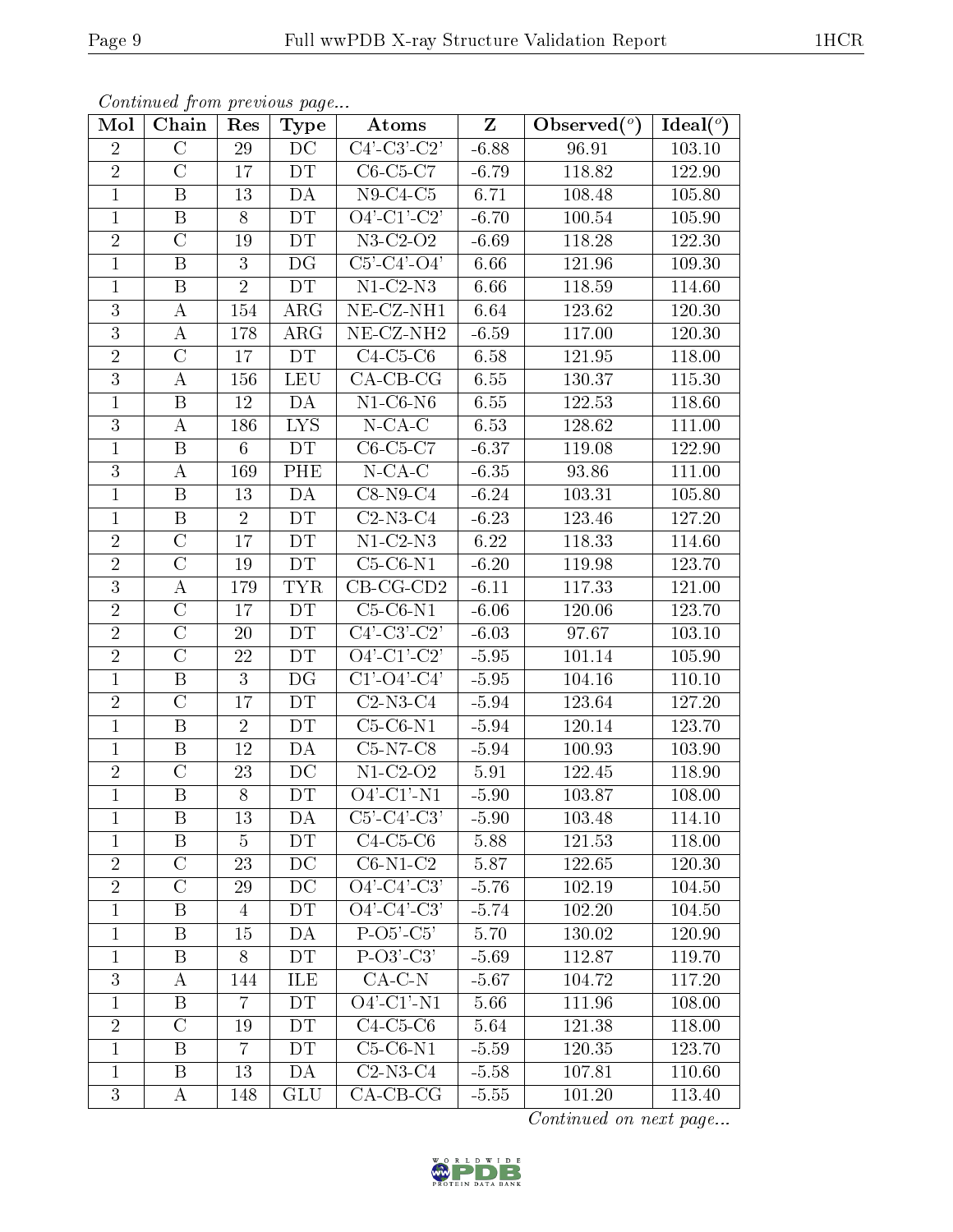| Mol            | Chain            | Res            | <b>Type</b> | Z<br>Atoms                             |          | Observed $(°)$ | $\text{Ideal}({}^o)$ |
|----------------|------------------|----------------|-------------|----------------------------------------|----------|----------------|----------------------|
| $\overline{2}$ | $\rm C$          | 27             | DA          | $N1-C6-N6$                             | 5.49     | 121.89         | 118.60               |
| $\mathbf{1}$   | $\mathbf B$      | $\overline{7}$ | <b>DT</b>   | $\overline{\text{N3}}$ -C2-O2          | $-5.43$  | 119.04         | 122.30               |
| $\mathbf{1}$   | $\boldsymbol{B}$ | 14             | DG          | $C3'-C2'-C1'$                          | 5.42     | 109.01         | 102.50               |
| 3              | $\bf{A}$         | 145            | <b>ASN</b>  | $\text{CB-CG-ND2}$                     | 5.41     | 129.68         | 116.70               |
| $\overline{2}$ | $\rm C$          | 27             | DA          | $C5-C6-N6$                             | $-5.38$  | 119.39         | 123.70               |
| $\mathbf{1}$   | $\boldsymbol{B}$ | 13             | DA          | $C5'$ - $C4'$ - $O4'$                  | 5.35     | 119.47         | 109.30               |
| $\overline{2}$ | $\rm C$          | 29             | DC          | $N3-C4-C5$                             | $-5.30$  | 119.78         | 121.90               |
| 1              | $\boldsymbol{B}$ | $\overline{2}$ | DT          | $N1-C2-O2$                             | 5.27     | 127.31         | 123.10               |
| $\overline{2}$ | $\overline{C}$   | 28             | DA          | $N1-C6-N6$                             | 5.22     | 121.73         | 118.60               |
| $\overline{2}$ | $\overline{C}$   | 20             | DT.         | $\overline{C1'\text{-}O4'\text{-}C4'}$ | $-5.21$  | 104.89         | 110.10               |
| $\mathbf{1}$   | $\boldsymbol{B}$ | $\overline{7}$ | DT          | $C4-C5-C7$                             | $-5.20$  | 115.88         | 119.00               |
| $\mathbf{1}$   | $\mathbf B$      | 14             | DG          | $N7-C8-N9$                             | 5.19     | 115.69         | 113.10               |
| $\mathbf{1}$   | $\mathbf{B}$     | 11             | DT          | $O4'$ -C1'-N1                          | $5.19\,$ | 111.63         | 108.00               |
| $\mathbf{1}$   | $\mathbf B$      | $\overline{2}$ | <b>DT</b>   | $C5-C4-O4$                             | 5.17     | 128.52         | 124.90               |
| $\overline{3}$ | $\bf{A}$         | 140            | $\rm{ARG}$  | $CB-CG-CD$                             | $-5.17$  | 98.15          | 111.60               |
| $\overline{2}$ | $\overline{C}$   | 18             | DC          | $O4'$ -C1'-N1                          | 5.14     | 111.60         | 108.00               |
| $\overline{2}$ | $\overline{C}$   | 26             | DA          | $N1-C2-N3$                             | 5.11     | 131.85         | 129.30               |
| $\overline{2}$ | $\rm C$          | 18             | DC          | $N1-C1-C2$                             | 5.09     | 122.28         | 112.60               |
| $\mathbf{1}$   | $\mathbf B$      | 11             | DT          | $N3-C4-C5$                             | $-5.07$  | 112.16         | 115.20               |
| $\mathbf{1}$   | B                | 14             | DG          | $C8-N9-C4$                             | $-5.06$  | 104.37         | 106.40               |
| 3              | A                | 187            | <b>LYS</b>  | $CA-C-N$                               | 5.05     | 128.31         | 117.20               |
| $\mathbf{1}$   | $\boldsymbol{B}$ | 14             | DG          | $C4-C5-C6$                             | 5.00     | 121.80         | 118.80               |

There are no chirality outliers.

All (2) planarity outliers are listed below:

| Mol | Chain | Res | Type <sup>'</sup> | Group     |
|-----|-------|-----|-------------------|-----------|
|     |       |     |                   | Peptide   |
|     |       | 13  |                   | Sidechain |

### 5.2 Too-close contacts  $(i)$

In the following table, the Non-H and H(model) columns list the number of non-hydrogen atoms and hydrogen atoms in the chain respectively. The H(added) column lists the number of hydrogen atoms added and optimized by MolProbity. The Clashes column lists the number of clashes within the asymmetric unit, whereas Symm-Clashes lists symmetry related clashes.

| Mol |    |    | Chain   Non-H   H(model)   H(added)   Clashes   Symm-Clashes |
|-----|----|----|--------------------------------------------------------------|
|     | റൗ |    |                                                              |
|     |    | 48 |                                                              |
|     |    |    |                                                              |

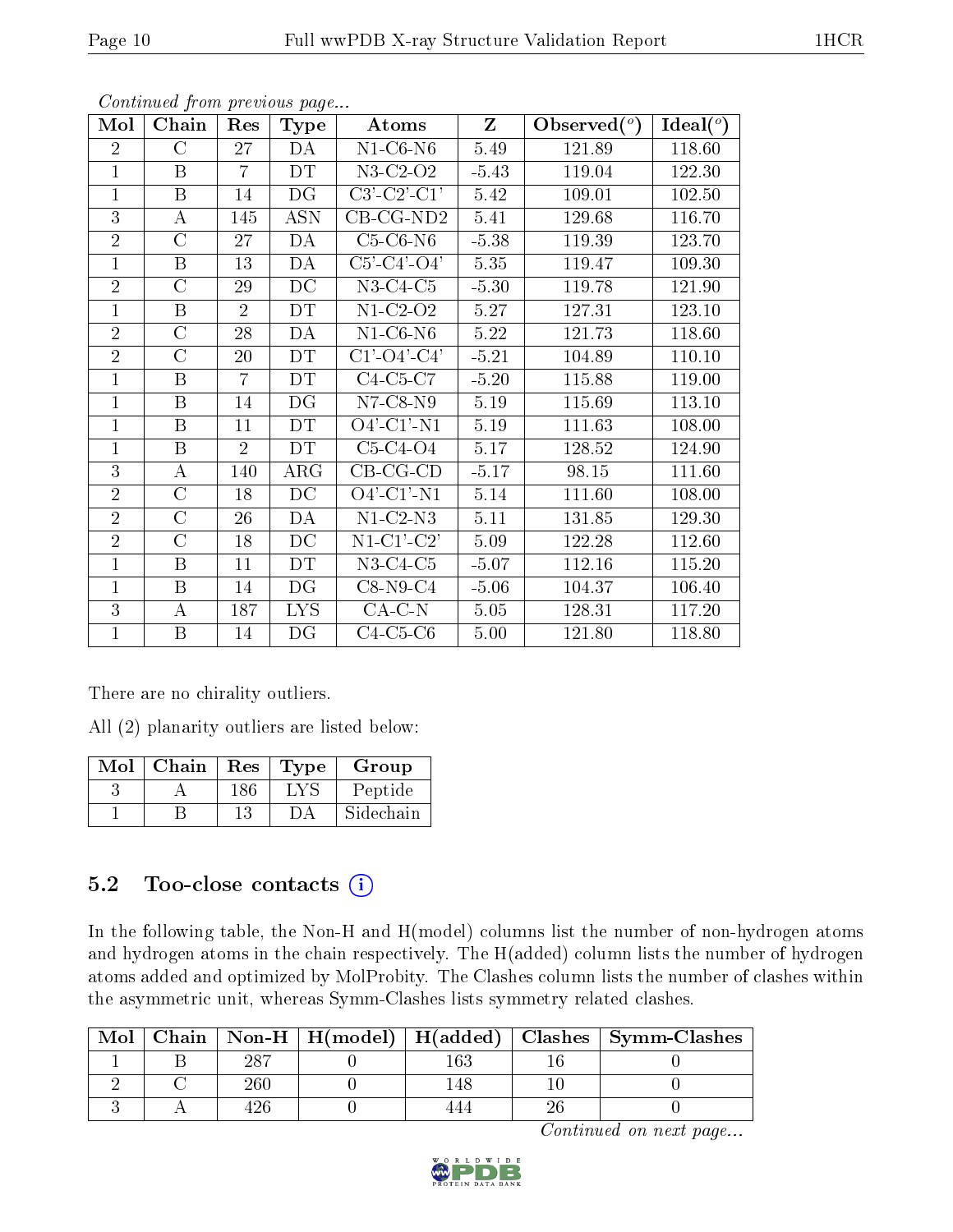| Mol |  |     | $\mid$ Chain $\mid$ Non-H $\mid$ H(model) $\mid$ H(added) $\mid$ Clashes $\mid$ Symm-Clashes |
|-----|--|-----|----------------------------------------------------------------------------------------------|
|     |  |     |                                                                                              |
|     |  |     |                                                                                              |
|     |  |     |                                                                                              |
|     |  | ۵ŀ. |                                                                                              |

Continued from previous page...

The all-atom clashscore is defined as the number of clashes found per 1000 atoms (including hydrogen atoms). The all-atom clashscore for this structure is 23.

All (37) close contacts within the same asymmetric unit are listed below, sorted by their clash magnitude.

| Atom-1                     | Atom-2           | Interatomic       | Clash<br>overlap $(\AA)$<br>0.74<br>0.54<br>0.54<br>0.53<br>0.53<br>0.52<br>0.52<br>0.52<br>0.52<br>0.51<br>0.51<br>0.50<br>0.50<br>0.49<br>0.49<br>0.49<br>0.48<br>0.48<br>0.47<br>0.47<br>0.47<br>0.47<br>0.46<br>0.46<br>0.46<br>0.46 |
|----------------------------|------------------|-------------------|------------------------------------------------------------------------------------------------------------------------------------------------------------------------------------------------------------------------------------------|
|                            |                  | distance $(A)$    |                                                                                                                                                                                                                                          |
| 1:B:13:DA:H2'              | 1:B:14:DG:C8     | $\overline{2.23}$ |                                                                                                                                                                                                                                          |
| 1:B:14:DG:N2               | 3:A:185:ILE:HG22 | 2.22              |                                                                                                                                                                                                                                          |
| 1:B:6:DT:O4'               | 3:A:139:GLY:HA3  | 2.08              |                                                                                                                                                                                                                                          |
| $1:B:14:\overline{DG:H4'}$ | 1:B:15:DA:OP1    | 2.07              |                                                                                                                                                                                                                                          |
| 3:A:188:ARG:HG3            | 3:A:189:MET:SD   | 2.48              |                                                                                                                                                                                                                                          |
| 2:C:20:DT:H2'              | 2:C:21:DA:CS     | 2.44              |                                                                                                                                                                                                                                          |
| 2:C:26:DA:H2               | 3:A:140:ARG:HD2  | 1.74              |                                                                                                                                                                                                                                          |
| 1:B:14:DG:H21              | 3:A:185:ILE:HG22 | 1.74              |                                                                                                                                                                                                                                          |
| 1:B:14:DG:H2"              | 1:B:15:DA:O4'    | 2.10              |                                                                                                                                                                                                                                          |
| 3:A:156:LEU:HA             | 3:A:160:HIS:HB2  | 1.92              |                                                                                                                                                                                                                                          |
| 1:B:12:DA:N3               | 3:A:188:ARG:O    | $\overline{2.43}$ |                                                                                                                                                                                                                                          |
| 1:B:11:DT:H2"              | 1:B:12:DA:C8     | 2.47              |                                                                                                                                                                                                                                          |
| 2:C:26:DA:C6               | 2:C:27:DA:C6     | 3.00              |                                                                                                                                                                                                                                          |
| 3:A:166:ALA:HB2            | 3:A:176:LEU:HD12 | 1.95              |                                                                                                                                                                                                                                          |
| 1:B:2:DT:C4                | 1:B:4:DT:H1'     | 2.48              |                                                                                                                                                                                                                                          |
| 3:A:160:HIS:HD2            | 3:A:164:GLN:OE1  | 1.94              |                                                                                                                                                                                                                                          |
| 3:A:140:ARG:HG2            | 3:A:141:PRO:HD2  | 1.96              |                                                                                                                                                                                                                                          |
| 3:A:186:LYS:O              | 3:A:187:LYS:HB2  | 2.13              |                                                                                                                                                                                                                                          |
| 3:A:160:HIS:CD2            | 3:A:164:GLN:OE1  | 2.68              |                                                                                                                                                                                                                                          |
| 1:B:9:DG:N7                | 3:A:178:ARG:NH2  | $\overline{2.62}$ |                                                                                                                                                                                                                                          |
| 2:C:20:DT:OP1              | 3:A:183:SER:HA   | 2.15              |                                                                                                                                                                                                                                          |
| 1:B:15:DA:H2"              | 3:A:185:ILE:HG23 | 1.96              |                                                                                                                                                                                                                                          |
| 2:C:28:DA:OP1              | 3:A:141:PRO:HG3  | 2.15              |                                                                                                                                                                                                                                          |
| 1:B:15:DA:H1'              | 3:A:185:ILE:HG22 | 1.97              |                                                                                                                                                                                                                                          |
| 1:B:14:DG:N2               | 3:A:185:ILE:O    | 2.49              |                                                                                                                                                                                                                                          |
| 1:B:8:DT:H2"               | 1: B: 9: DG: O5' | 2.16              |                                                                                                                                                                                                                                          |
| 3:A:187:LYS:HG3            | 3:A:188:ARG:HG2  | 1.98              | 0.45                                                                                                                                                                                                                                     |
| 2:C:26:DA:C2               | 3:A:140:ARG:HD2  | 2.52              | 0.45                                                                                                                                                                                                                                     |
| 3:A:160:HIS:HA             | 3:A:161:PRO:HD2  | 1.86              | 0.45                                                                                                                                                                                                                                     |
| 3:A:144:ILE:HG13           | 3:A:149:GLN:HE21 | 1.82              | 0.44                                                                                                                                                                                                                                     |

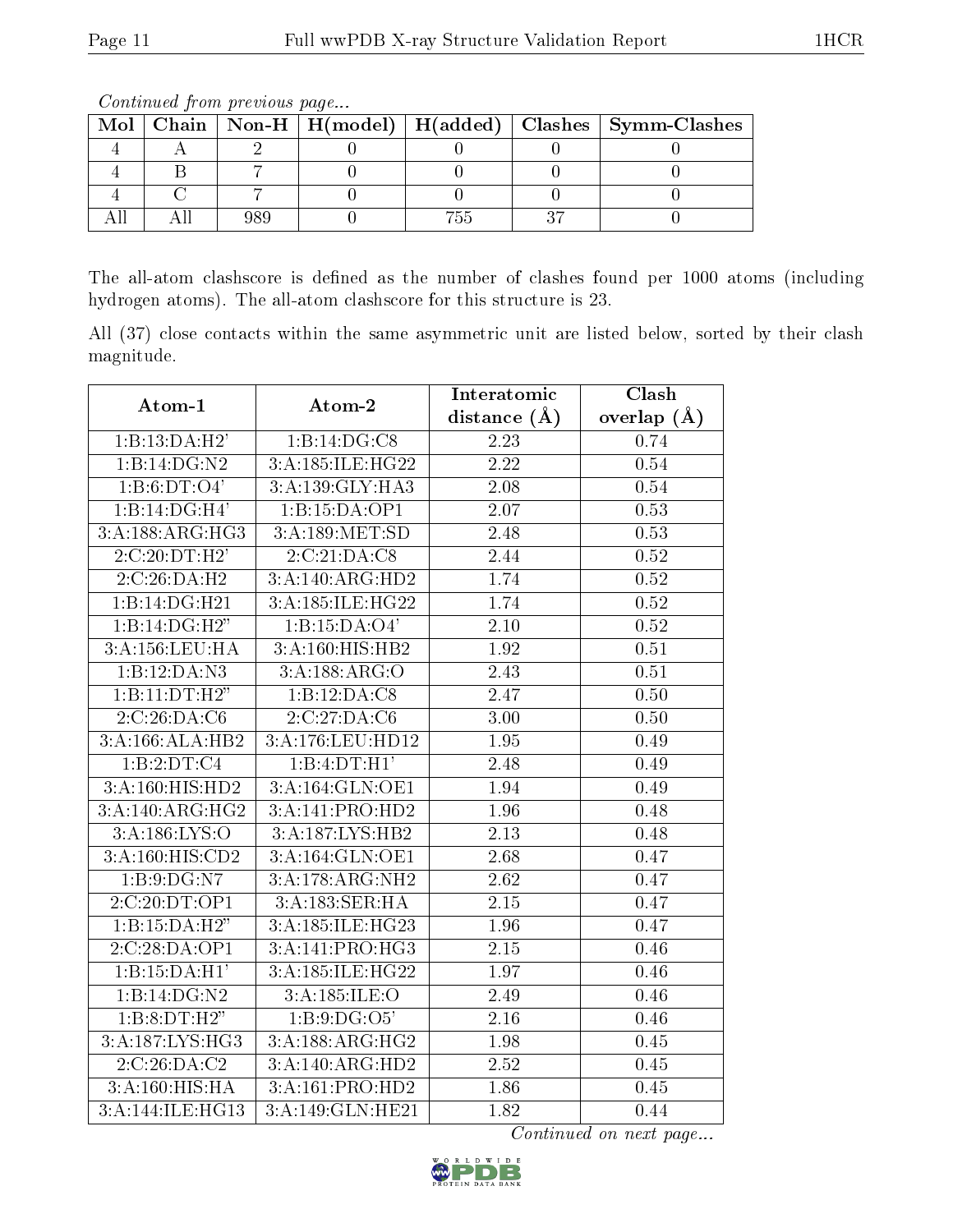| Atom-1           | Atom-2           | Interatomic<br>distance $(A)$ | Clash<br>overlap |
|------------------|------------------|-------------------------------|------------------|
| 2:C:26:DA:H2"    | 2:C:27:DA:O5'    | 2.18                          | 0.43             |
| 1:B:7:DT:H5"     | 3:A:142:ARG:HD2  | 2.01                          | 0.42             |
| 3:A:152:ILE:O    | 3:A:153:SER:C    | 2.58                          | 0.42             |
| 2:C:18:DC:H2'    | 2:C:19:DT:C6     | 2.55                          | 0.41             |
| 3:A:171:ILE:HG21 | 3:A:171:ILE:HD13 | 1.83                          | 0.41             |
| 2:C:20:DT:H4'    | 3:A:186:LYS:HB3  | 2.03                          | 0.41             |
| 1:B:5:DT:H3      | 2:C:27:DA:H61    | 1.69                          | 0.40             |

There are no symmetry-related clashes.

### 5.3 Torsion angles (i)

#### 5.3.1 Protein backbone  $(i)$

In the following table, the Percentiles column shows the percent Ramachandran outliers of the chain as a percentile score with respect to all X-ray entries followed by that with respect to entries of similar resolution.

The Analysed column shows the number of residues for which the backbone conformation was analysed, and the total number of residues.

|  | $\mid$ Mol $\mid$ Chain $\mid$ Analysed $\mid$ Favoured $\mid$ Allowed $\mid$ Outliers $\mid$ Percentiles |  |                         |
|--|-----------------------------------------------------------------------------------------------------------|--|-------------------------|
|  | $\mid 50/52 \; (96\%) \mid 35 \; (70\%) \mid 10 \; (20\%) \mid 5 \; (10\%)$                               |  | $\boxed{0}$ $\boxed{0}$ |

All (5) Ramachandran outliers are listed below:

| Mol | Chain | Res | <b>Type</b> |
|-----|-------|-----|-------------|
|     |       | 146 | <b>LYS</b>  |
|     |       | 182 | ALA         |
|     |       | 187 | <b>LYS</b>  |
|     |       | 181 | PRO         |
|     |       | 184 | SER.        |

#### 5.3.2 Protein sidechains  $(i)$

In the following table, the Percentiles column shows the percent sidechain outliers of the chain as a percentile score with respect to all X-ray entries followed by that with respect to entries of similar resolution.

The Analysed column shows the number of residues for which the sidechain conformation was analysed, and the total number of residues.

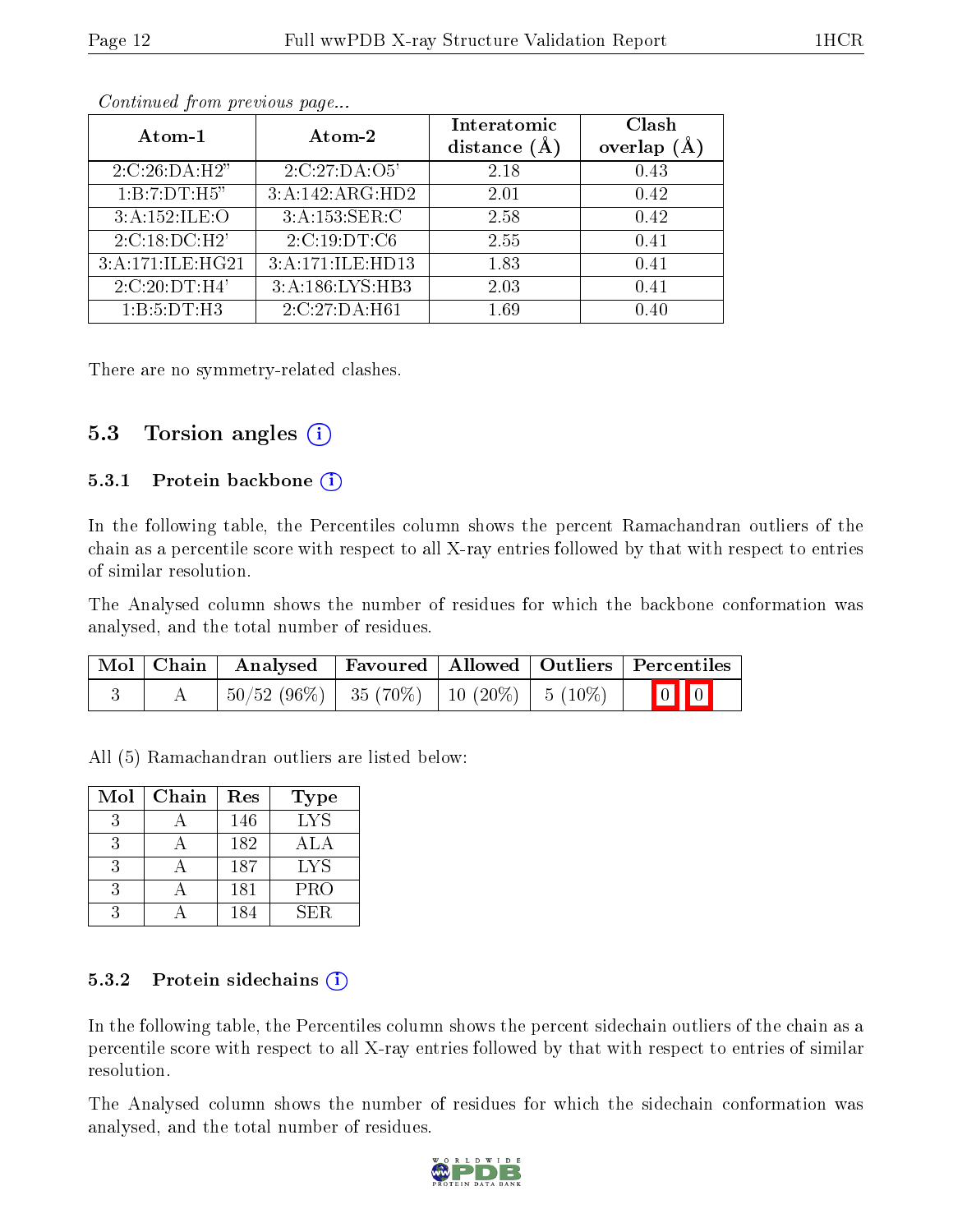| Mol   Chain |                                           | Analysed   Rotameric   Outliers   Percentiles |           |       |  |  |
|-------------|-------------------------------------------|-----------------------------------------------|-----------|-------|--|--|
|             | $\mid 45/45 \; (100\%) \mid 37 \; (82\%)$ |                                               | $8(18\%)$ | $2$ 1 |  |  |

All (8) residues with a non-rotameric sidechain are listed below:

| Mol | Chain | Res | Type       |
|-----|-------|-----|------------|
| 3   | А     | 142 | $\rm{ARG}$ |
| 3   | А     | 144 | ILE        |
| 3   | А     | 145 | <b>ASN</b> |
| 3   |       | 146 | <b>LYS</b> |
| 3   |       | 167 | ILE        |
| 3   |       | 186 | <b>LYS</b> |
| 3   |       | 187 | <b>LYS</b> |
| 3   |       | 189 | MET        |

Some sidechains can be flipped to improve hydrogen bonding and reduce clashes. All (2) such sidechains are listed below:

| Mol | Chain | Res | L'ype |
|-----|-------|-----|-------|
|     |       | 149 | GH.   |
|     |       |     |       |

#### 5.3.3 RNA [O](https://www.wwpdb.org/validation/2017/XrayValidationReportHelp#rna)i

There are no RNA molecules in this entry.

#### 5.4 Non-standard residues in protein, DNA, RNA chains (i)

There are no non-standard protein/DNA/RNA residues in this entry.

### 5.5 Carbohydrates (i)

There are no carbohydrates in this entry.

#### 5.6 Ligand geometry  $(i)$

There are no ligands in this entry.

### 5.7 [O](https://www.wwpdb.org/validation/2017/XrayValidationReportHelp#nonstandard_residues_and_ligands)ther polymers  $(i)$

There are no such residues in this entry.

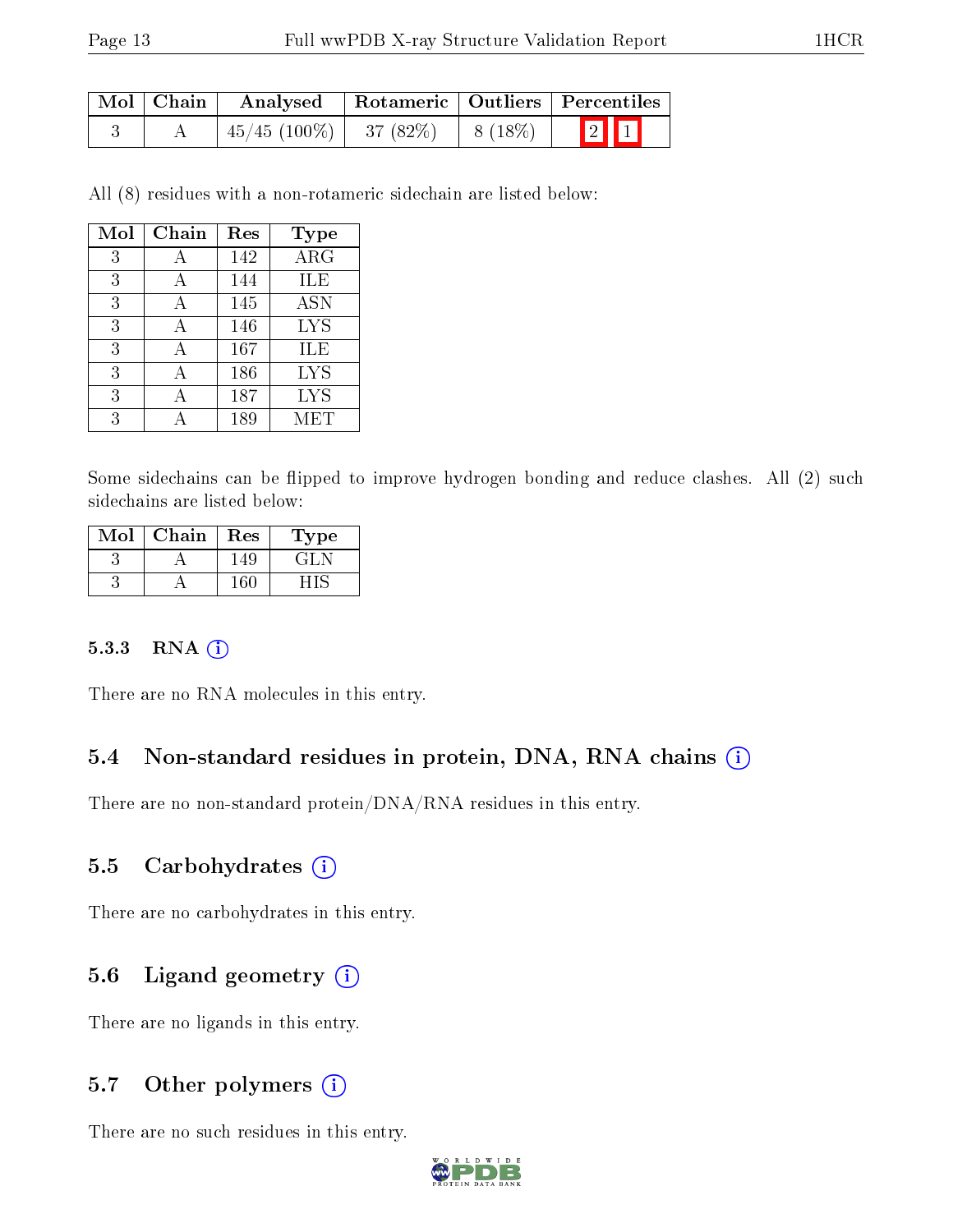## 5.8 Polymer linkage issues (i)

There are no chain breaks in this entry.

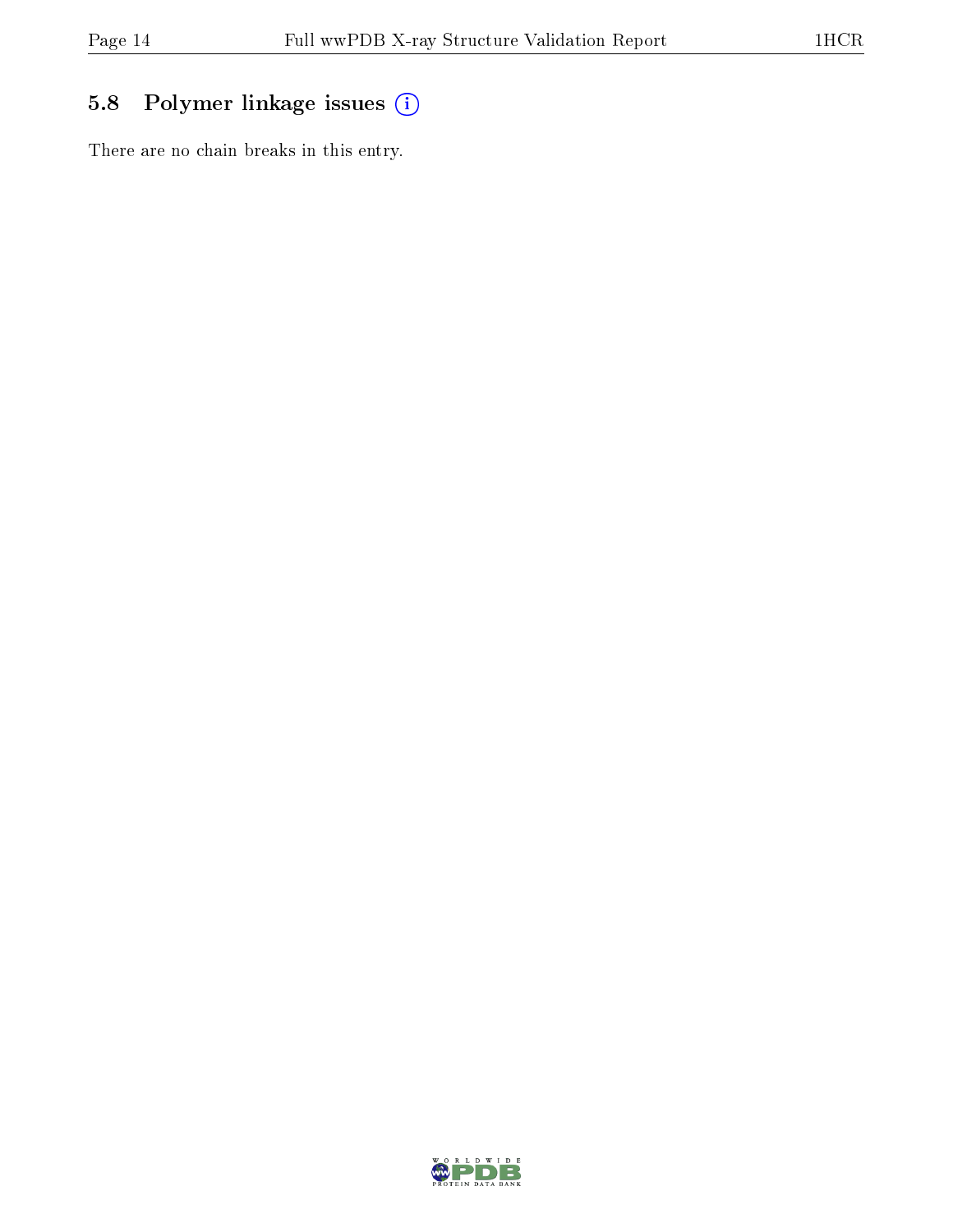# 6 Fit of model and data  $(i)$

## 6.1 Protein, DNA and RNA chains  $(i)$

In the following table, the column labelled  $#RSRZ> 2'$  contains the number (and percentage) of RSRZ outliers, followed by percent RSRZ outliers for the chain as percentile scores relative to all X-ray entries and entries of similar resolution. The OWAB column contains the minimum, median,  $95<sup>th</sup>$  percentile and maximum values of the occupancy-weighted average B-factor per residue. The column labelled ' $Q< 0.9$ ' lists the number of (and percentage) of residues with an average occupancy less than 0.9.

| Mol | Chain  | Analysed        | ${ <\hspace{-1.5pt}{\mathrm{RSRZ}} \hspace{-1.5pt}>}$ | $\#\text{RSRZ}{>}2$ |                   | $OWAB(A^2)$ | $Q<$ 0.9       |  |
|-----|--------|-----------------|-------------------------------------------------------|---------------------|-------------------|-------------|----------------|--|
|     |        | $14/14$ (100%)  | $-0.42$                                               |                     | $0$ 100 100       |             | 35, 46, 60, 62 |  |
| 2   | $\cap$ | $13/13$ (100\%) | $-0.49$                                               |                     | $\vert$ 100   100 |             | 34, 42, 50, 54 |  |
|     |        | $52/52$ (100\%) | 1.64                                                  |                     | $12(23%)$ 0       |             | 30, 61, 73, 75 |  |
| All | All    | $79/79(100\%)$  | 0.92                                                  |                     | $12(15\%)$ 2      | II 3 I      | 30, 55, 73, 75 |  |

All (12) RSRZ outliers are listed below:

| Mol | $Chain$ | Res | <b>Type</b> | <b>RSRZ</b> |
|-----|---------|-----|-------------|-------------|
| 3   | А       | 184 | SER         | 11.9        |
| 3   | A       | 185 | ILE         | 11.8        |
| 3   | A       | 183 | SER         | 10.8        |
| 3   | А       | 190 | ASN         | 10.6        |
| 3   | A       | 189 | MET         | 8.2         |
| 3   | A       | 187 | <b>LYS</b>  | 4.2         |
| 3   | А       | 188 | ${\rm ARG}$ | 4.2         |
| 3   | А       | 186 | LYS         | 3.6         |
| 3   | A       | 155 | LEU         | 3.1         |
| 3   | А       | 139 | GLY         | 2.9         |
| 3   | А       | 169 | $\rm PHE$   | 2.3         |
| 3   |         | 180 | PHE         | 2.0         |

### 6.2 Non-standard residues in protein, DNA, RNA chains  $(i)$

There are no non-standard protein/DNA/RNA residues in this entry.

### 6.3 Carbohydrates (i)

There are no carbohydrates in this entry.